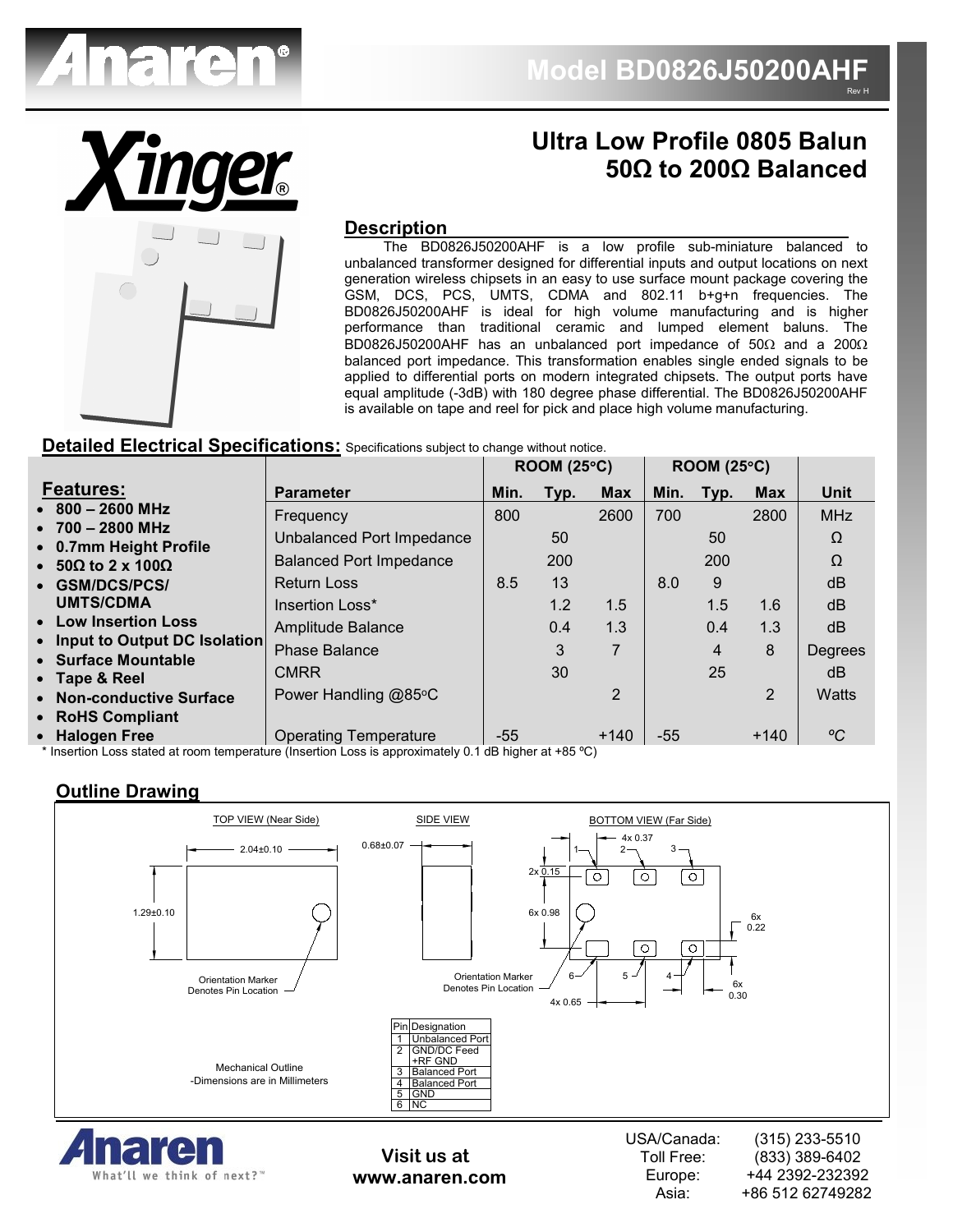

## **Typical Performance: 700 MHz to 2900 MHz**





**Visit us at www.anaren.com** USA/Canada: Toll Free: Europe: Asia: (315) 233-5510 (833) 389-6402 +44 2392-232392 +86 512 62749282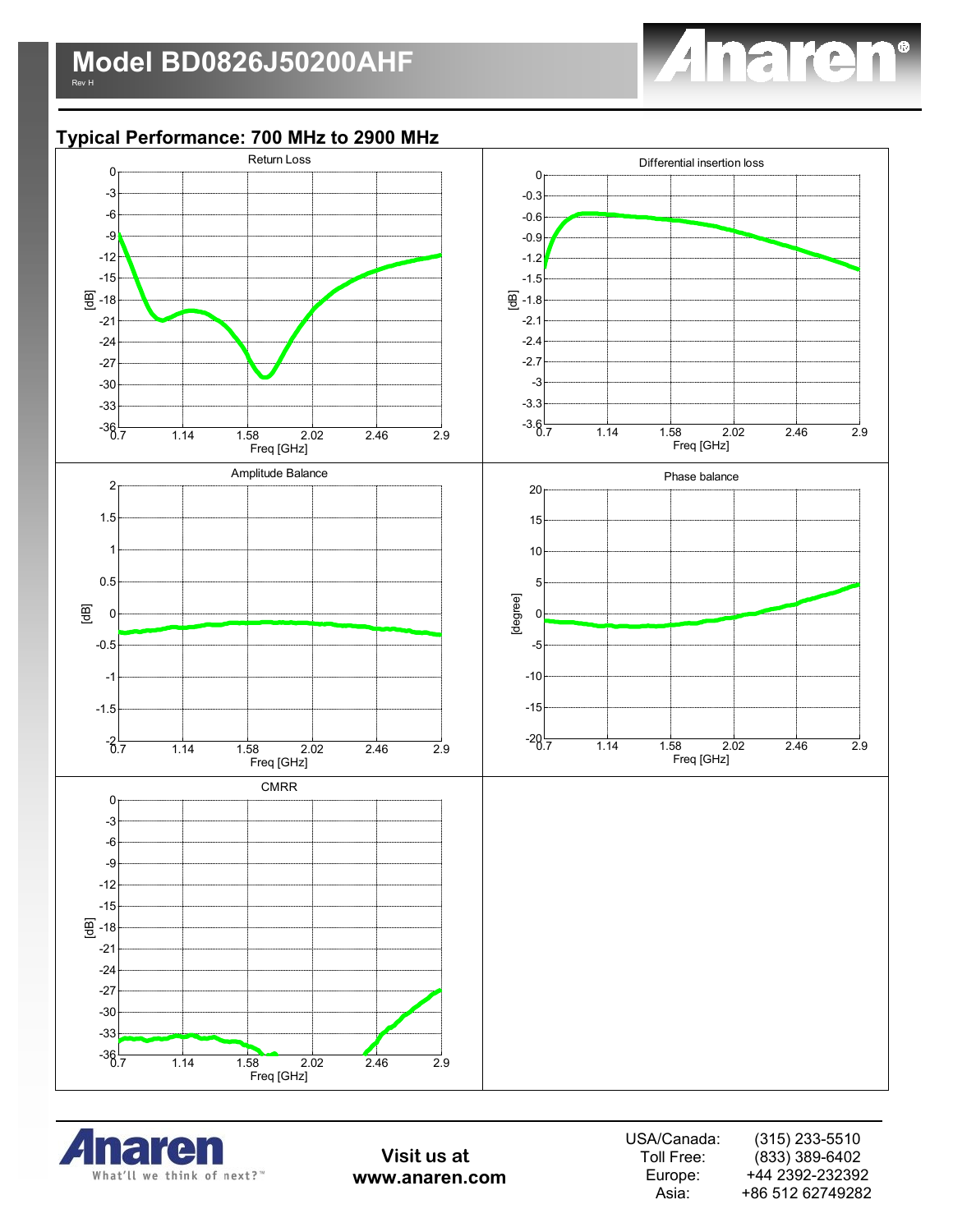

# **Typical Broadband Performance: 10 MHz to 8010 MHz**





**Visit us at www.anaren.com** USA/Canada: Toll Free: Europe: Asia: (315) 233-5510 (833) 389-6402 +44 2392-232392 +86 512 62749282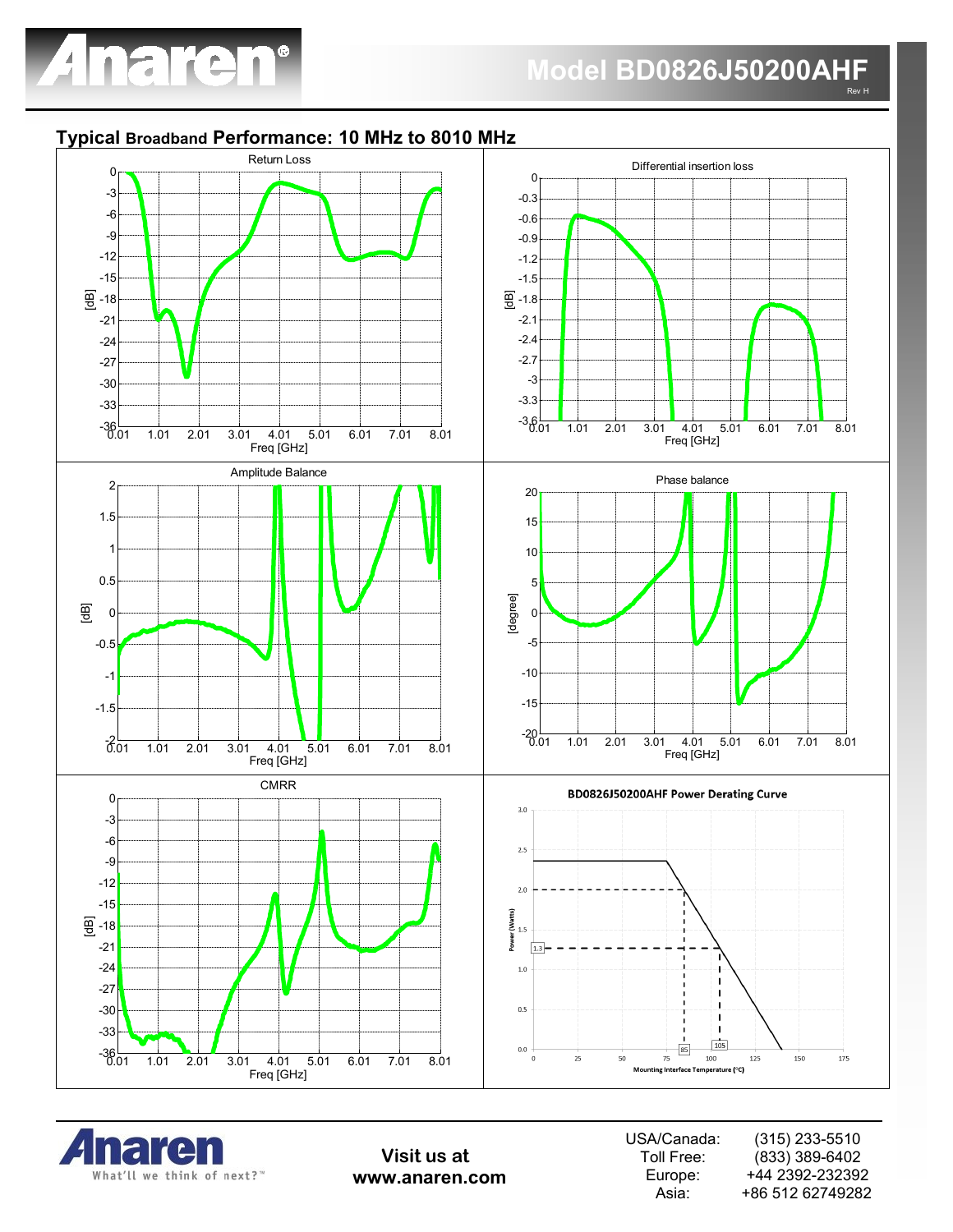

# **Mounting Configuration:**

In order for Xinger surface mount components to work optimally, the proper impedance transmission lines must be used to connect to the RF ports. If this condition is not satisfied, insertion loss, Isolation and VSWR may not meet published specifications.

All of the Xinger components are constructed from organic PTFE based composites which possess excellent electrical and mechanical stability. Xinger components are compliant to a variety of ROHS and Green standards and ready for Pb-free soldering processes. Pads are Gold plated with a Nickel barrier.

An example of the PCB footprint used in the testing of these parts is shown below. An example of a DC-biased footprint is also shown below. In specific designs, the transmission line widths need to be adjusted to the unique dielectric coefficients and thicknesses as well as varying pick and place equipment tolerances.